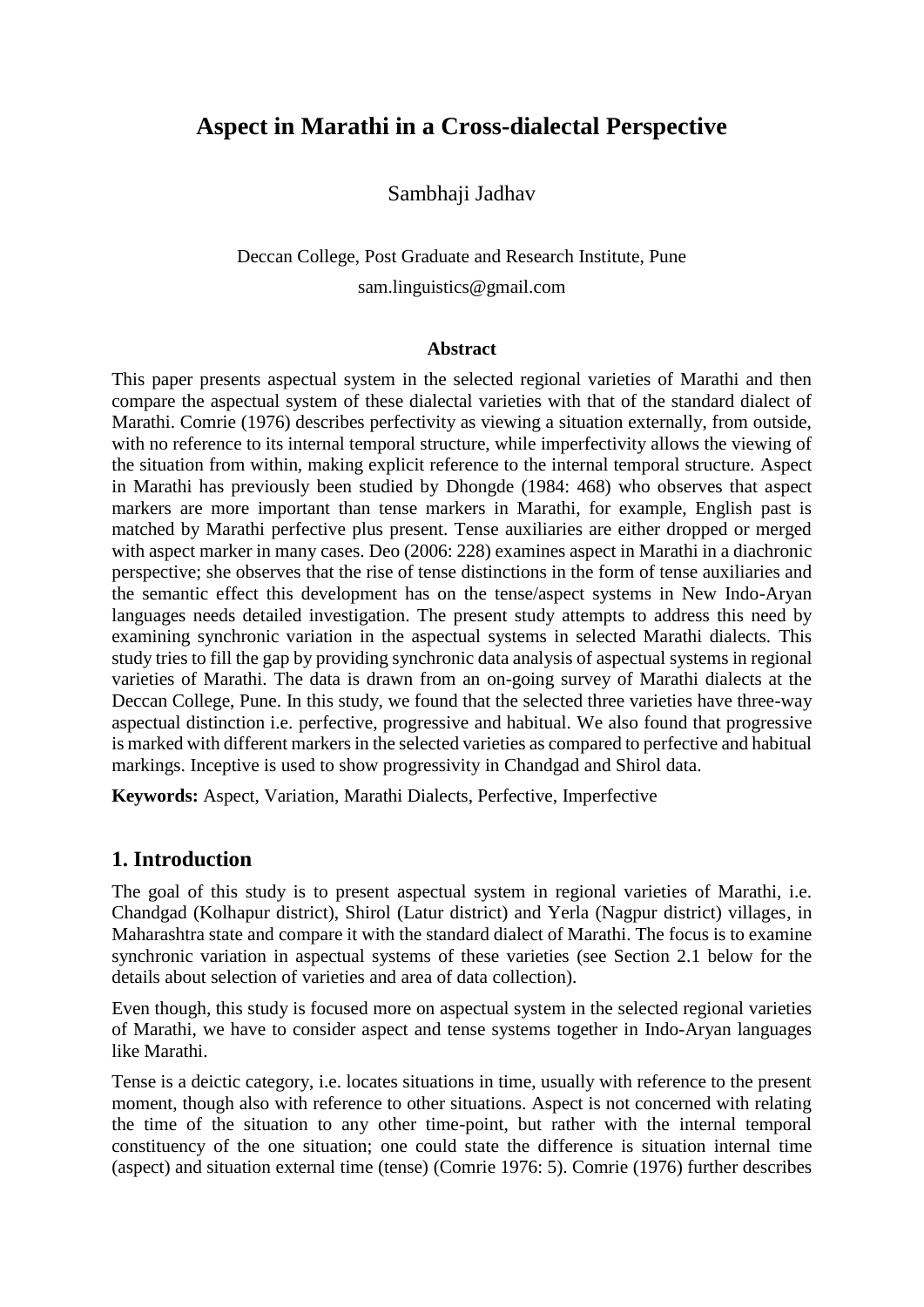perfectivity as viewing a situation externally, from outside, with no reference to its internal temporal structure, while imperfectivity allows the viewing of the situation from within, making explicit reference to the internal temporal structure. Tense is grammaticalized expression of location in time.

Inflections occur in successive layers to the right of the lexical base in the New Indo-Aryan (NIA) verbal paradigm. Although in some Northwestern languages, some elements occur to the left of it under special conditions e.g. negation/ question words. The basic pattern given for NIA finite verb by Masica (1991: 258) is as follows;

Verb Stem + Aspect Marker + (concord) + Tense/ Mood Marker + (concord)

One or the other concord marker may be absent in one paradigmatic form or another in NIA languages, although both are present in number of paradigmatic forms in a number of languages. This pattern may behave differently in NIA languages. This does not cover nonfinite forms (Masica 1991).

After the discussion on inflectional categories e.g. concord, aspect, and tense/ mood and then on language specific paradigms, the author points out that how many of these forms actually function in a given register or regional or class dialect is an important question (Masica 1991).

Aspectuality and temporal relations are often directly expressed by operators on the verb root, but also on a more conceptual level. These operators often have scope over the entire predicative relation, giving it aspectual specification which is integrated in the temporal frames of reference through specifying the relations therein (Descles and Guentcheva 2012).

The meanings associated with perfectivity/ perfective/ imperfective show that there are conceptual distinctions that many languages express more or less directly, either through grammatical markers, or through syntactic periphrases, and that the logical temporal models have not, a priori, succeeded in capturing them on a formal level. Initial observation of the grammatical (and lexical) markers in languages is necessary in order to progressively establish a general, coherent conceptual system that would moreover enable a general cognitive interpretation (Descles and Guentcheva 2012).

To establish a typology of tense-aspect systems cross-linguistically, it is necessary to have recourse to a general conceptual system in order to draw up a conceptual semantic map (Descles and Guentcheva 2012).

An analysis is provided on how Early Romani aspectual opposition (perfective: non-perfective) and tense opposition (remote: non-remote) is preserved in present-day tense, aspect and mood (TAM) system in Romani dialects. Matras further illustrates that the internal renewal is common in arrangement of categories in borderline of TAM, namely the domain Present-Subjunctive-Future. And contact induced developments are confined mainly to aktionsart and to conditional and quotative modality. Further, some implications related to the stability of categories in areal contact situations are drawn (Matras 2001).

This research paper provides thorough account of Romani TAM categories and its historical development through different stages. This research is related to the studies in Indian languages to understand TAM across dialects of a language, internal development as well as contactinduced development in dialects and in the selected language.

A comprehensive survey of tense/ aspect/ mood marking on NP constituents across the world's languages are presented in Nordlinger and Sadler 2004. The authors point out that the general assumption in linguistic theory is that the categories of tense, aspect, and mood (TAM) are inflectional categories of verbal classes only. In a number of languages around the world, nominals and other NP constituents are also inflected for these categories. Two distinct types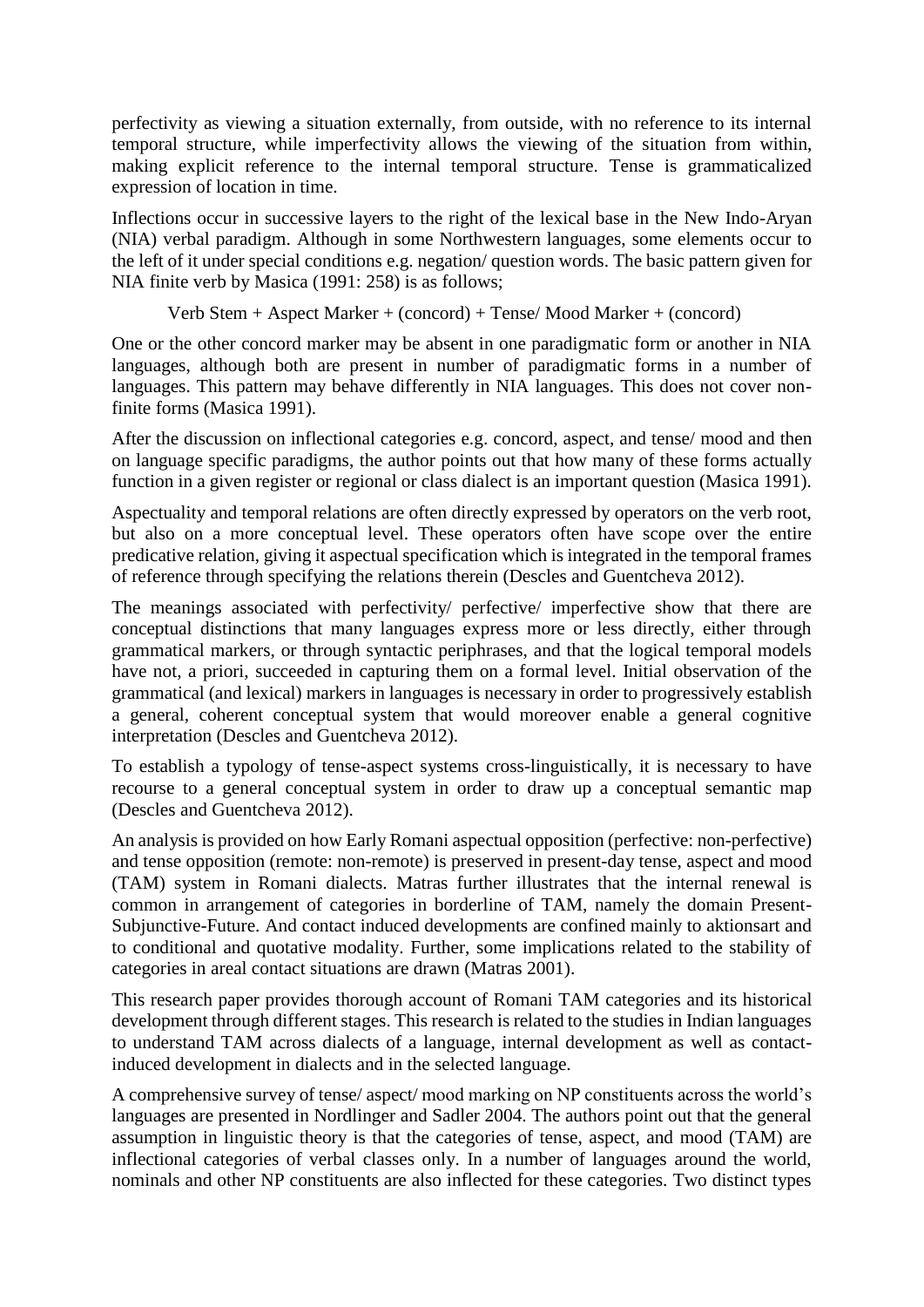are identified: Propositional Nominal TAM where nominal carries TAM information relevant to the whole proposition, and Independent Nominal TAM where TAM information encoded on the nominal is relevant only to the NP on which it is marked (Nordlinger and Sadler 2004).

Aspect in Marathi has previously been studied by Dhongde (1984) who observes that aspect markers are more important than tense markers in Marathi, for example, English Past is matched by Marathi perfective plus present. Tense auxiliaries are either dropped or merge with aspect marker in many cases.

Deo (2006) examines aspect in Marathi in a diachronic perspective; she observes that the rise of tense distinctions in the form of tense auxiliaries and the semantic effect this development has on the tense/aspect systems in New Indo-Aryan languages needs detailed investigation. This study tries to fill the gap by providing synchronic data analysis of aspectual system in regional varieties of Marathi.

The data are drawn from an on-going project, 'The Survey of Dialects of the Marathi Language' at the Deccan College, Pune.

**Research Question:** Does aspectual system vary in regional dialects of Marathi?

**Hypothesis:** Aspectual system doesn't vary in regional dialects of Marathi.

## **2. Methodology**

This section details the methodology of data collection and data analysis.

## **2.1. Method of data collection**

The data were elicited from the native speakers of selected three regions of Maharashtra, at least from three speakers of each selected district i.e. Chandgad (Kolhapur), Shirol (Latur), and Yerla (Nagpur). The selected regions are geographically as well as linguistically significant. Firstly, Chandgad is situated in Kolhapur district at Maharashtra-Karnataka border. It is a transition area of Marathi (Indo-Aryan), Konkani (Indo-Aryan) and Kannada (Dravidian) languages. Secondly, Shirol is situated in Latur district at Maharashtra-Karnataka border. At Shirol, the influence of Marathi and Kannada languages was observed. Lastly, Yerla is situated in Nagpur district at Maharashtra-Madhya Pradesh border. Former two regions share the contact across Indo-Aryan and Dravidian language families while the latter region share contact between languages of Indo-Aryan family. These regions are shown in Fig. 1 below.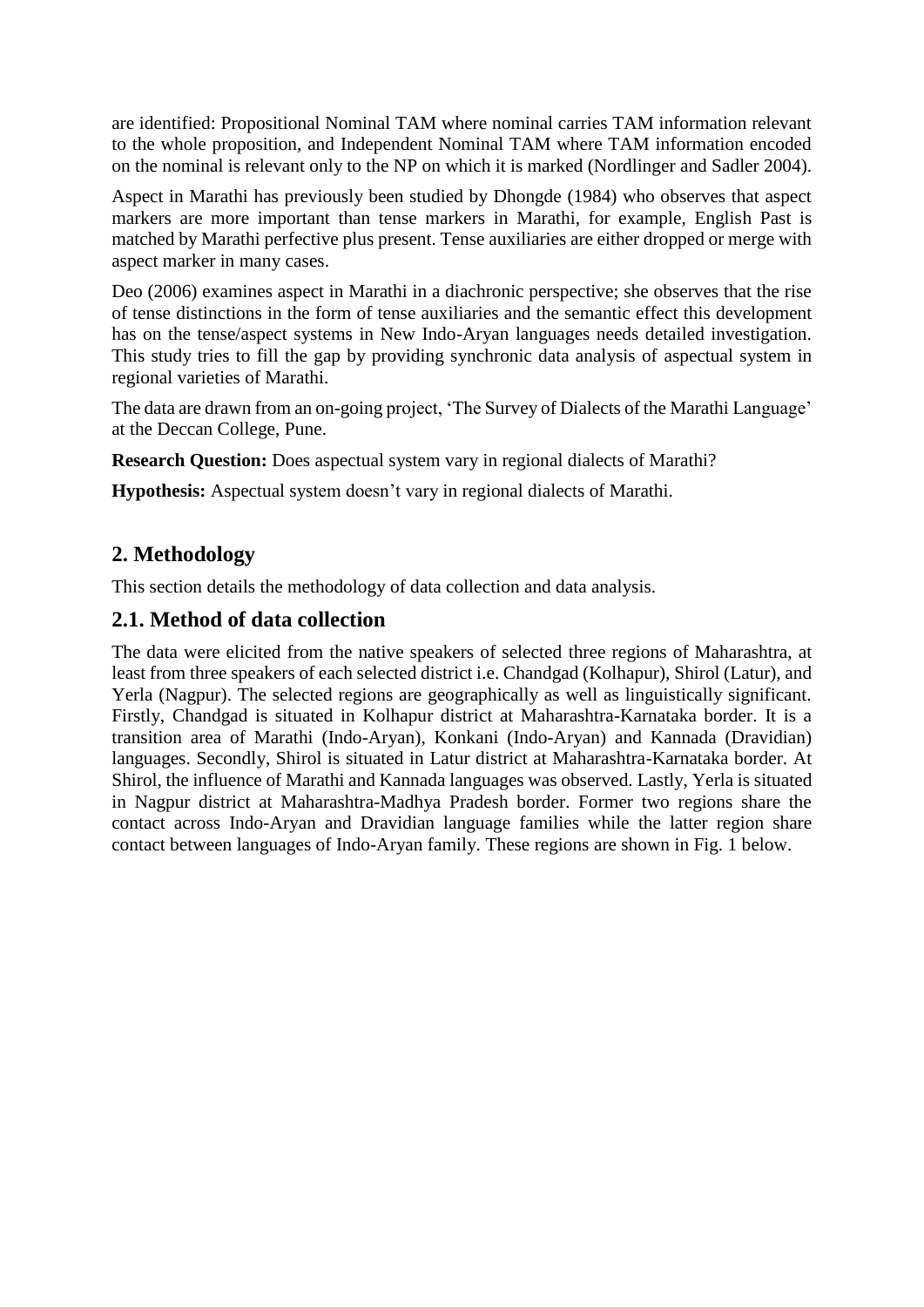

**Fig. 1. Selected regional varieties of Marathi** 

**Source**: https://d-maps.com/carte.php?num\_car=8844&lang=en

After explaining the method of data elicitation, the method of data analysis is explained in Section 2.2 below.

## **2.2. Method of data analysis**

To elicit and examine synchronic variation in the aspectual systems in regional varieties of Marathi, the study uses a multi-pronged approach. Elicited verb paradigms are used in addition to speaker responses to a questionnaire and video tools which were developed collaboratively by the project team. We have also collected narratives and stories from the native speakers. The data were recorded during fieldwork and then the data were transcribed.

While presenting the data in each example, the actual spoken data is given in italics in Line 1, the morphologically segmented data is given in Line 2, the morph by morph interlinear glosses along with grammatical information are provided as per Leipzig convention in Line 3, and the translation of each sentence is given in Line 4.

The data from the selected three regional varieties are compared with standard dialect of Marathi. The focus of analysis is to examine the synchronic variation in the aspectual systems of selected regional varieties of Marathi. The observations based on these comparisons are described in Data Analysis section.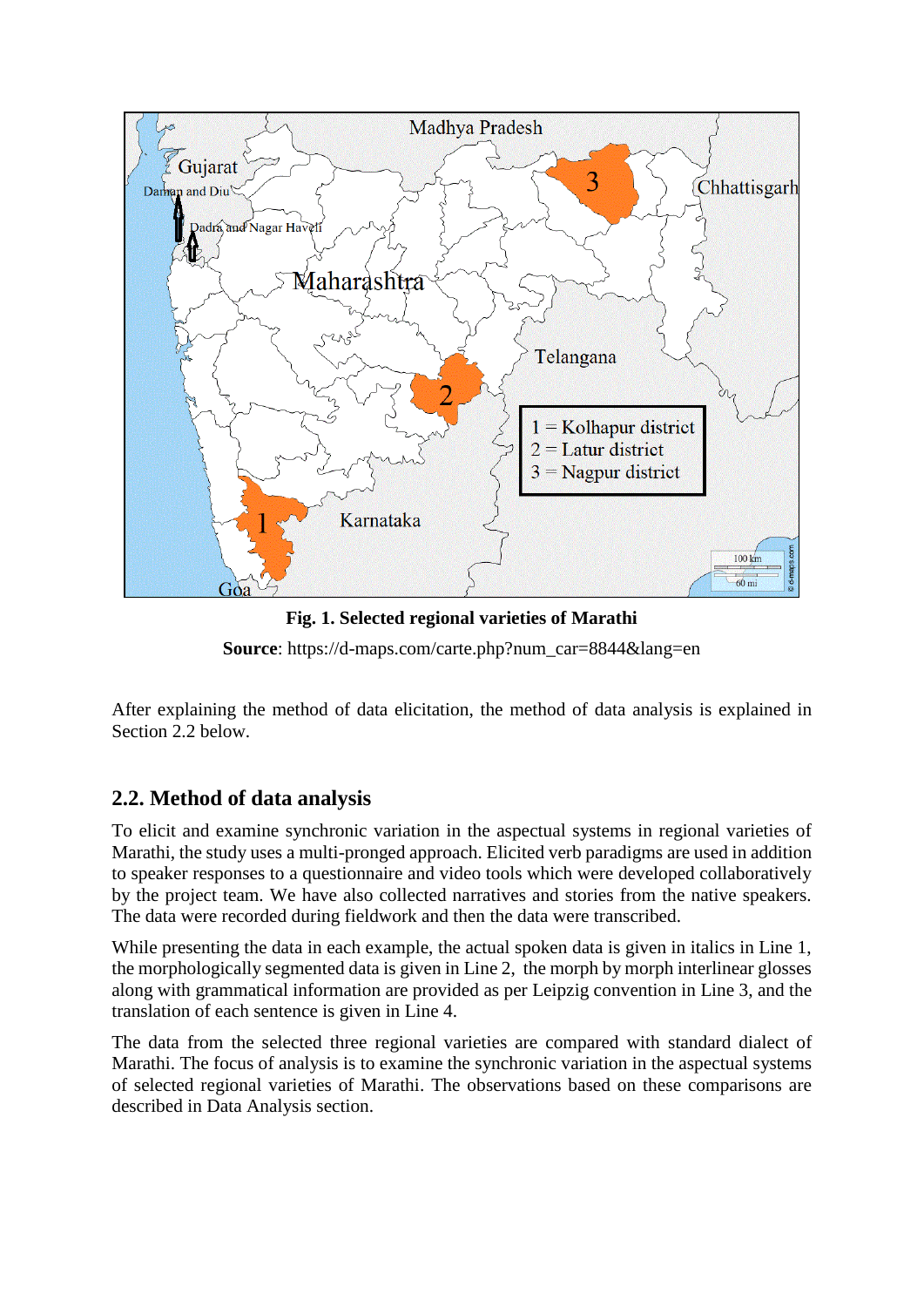# **3. Data analysis**

# **3.1 The system of Standard Marathi**

The examples from the standard dialect of Marathi are shown in this section;

| $(1)$ tyane               | amba  | $k$ <sup>h</sup> alla    |
|---------------------------|-------|--------------------------|
| tya-ne                    | amba  | kha-ll-a                 |
| 3SGM-ERG                  | mango | eat-PFV-3SGM             |
| He has eaten (a) mango.   |       |                          |
| $(2)$ to                  | amba  | $kh$ at ahe              |
| to                        | amba  | $kha-t$ ahe              |
| 3SGM                      | mango | eat-PROG BE.PRS          |
| He is eating (a) mango.   |       |                          |
| $(3)$ to                  | amba  | k <sup>h</sup> ato       |
| to                        | amba  | $kha-t-o$                |
| 3SGM                      | mango | eat-HAB-3SGM             |
| He eats (a) mango.        |       |                          |
|                           |       |                          |
| $(4)$ to                  | amba  | k <sup>h</sup> aycha     |
| to                        | amba  | $k$ <sup>h</sup> a-ayc-a |
| 3SGM                      | mango | eat-HAB.PST-3SGM         |
| He used to eat (a) mango. |       |                          |

These examples show aspectual markings in Standard dialect of Marathi as summarized in Table 1 below;

## **Table 1. Standard Dialect of Marathi**

| <b>Standard Dialect of Marathi</b> |        |  |
|------------------------------------|--------|--|
| <b>PFV</b>                         | $-t$   |  |
| <b>PROG</b>                        | -1     |  |
| <b>PRS-HAB</b>                     | -t     |  |
| <b>PST-HAB</b>                     | $-ayc$ |  |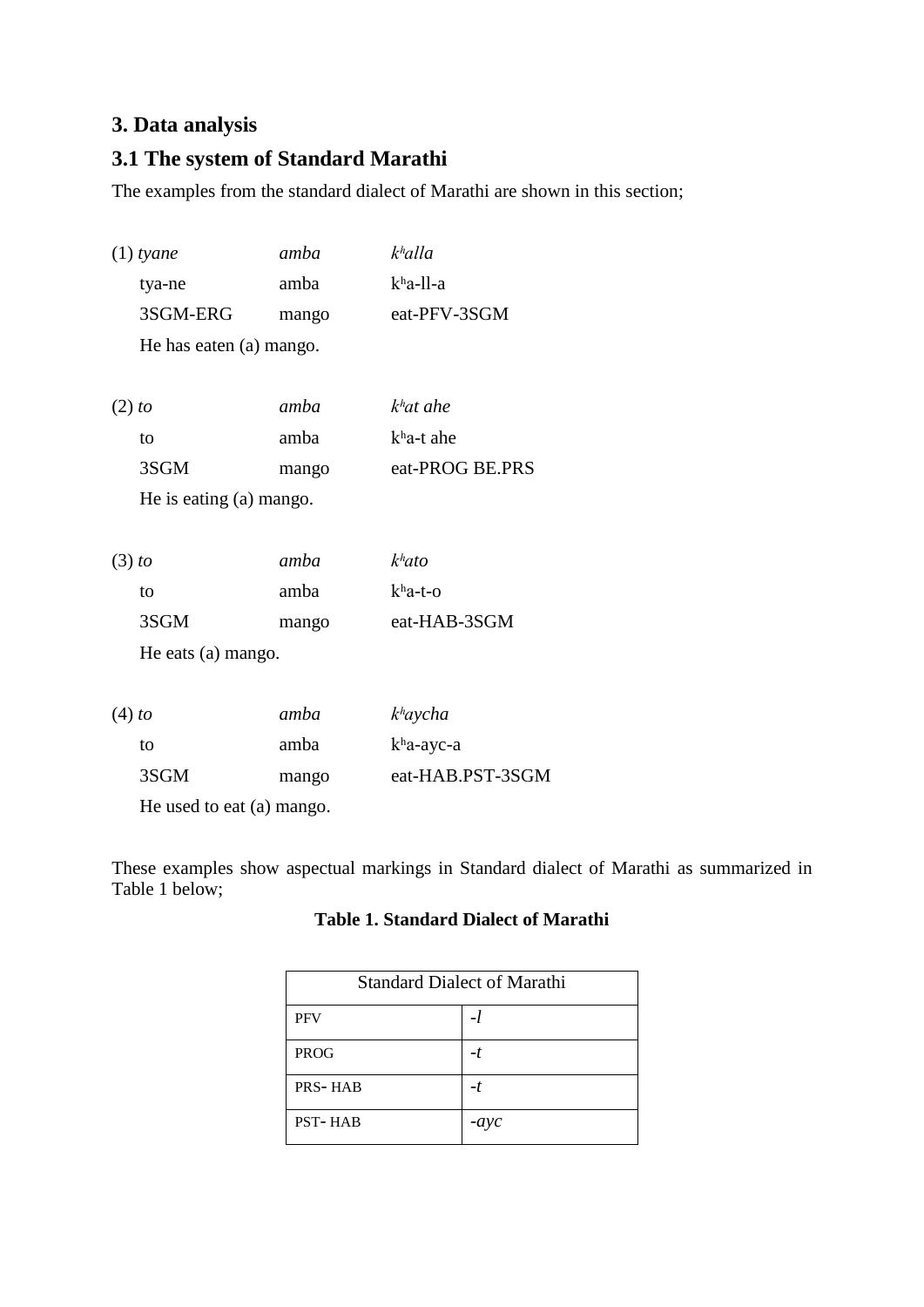Now in Section 3.2.1 below, we will see the Chandgad data;

# **3.2.1 Aspect in Chandgad data**

| tyanə                   | amba                     | $k$ <sup>h</sup> allyan |  |  |
|-------------------------|--------------------------|-------------------------|--|--|
| tya-nə                  | amba                     | $kha$ -ll-yan           |  |  |
| 3SGM-ERG                | mango                    | eat-PFV-3SGM            |  |  |
| He has eaten (a) mango. |                          |                         |  |  |
|                         |                          |                         |  |  |
| $(6)$ tinə              | amba                     | khallin                 |  |  |
| ti-nə                   | amba                     | $kha$ -ll-in            |  |  |
| 3SGF-ERG                | mango                    | eat-PFV-3SGF            |  |  |
|                         | She has eaten (a) mango. |                         |  |  |

The examples (5) and (6) above show perfective aspect in Chandgad variety. It is marked by suffix '-*l*'.

Now we will go through the progressive aspect in the examples below;

| $(7)$ to | amba  | $k$ <sup>h</sup> aulay |
|----------|-------|------------------------|
| to       | amba  | $k$ ha-ul-a-y          |
| 3SGM     | mango | eat-PROG-3SGM-PRS      |
|          |       |                        |

He is eating (a) mango.

| $(8)$ ti | amba  | $k$ <sup>h</sup> auley |
|----------|-------|------------------------|
| ti.      | amba  | $k$ ha-ul-e-y          |
| 3SGF     | mango | eat-PROG-3SGF-PRS      |
|          |       |                        |

She is eating (a) mango.

| $(9)$ to | amba  | $k$ <sup>h</sup> aulalla |
|----------|-------|--------------------------|
| tΩ       | amba  | kha-ula-lla              |
| 3SGM     | mango | eat-PROG-PST.3SGM        |

He was eating (a) mango.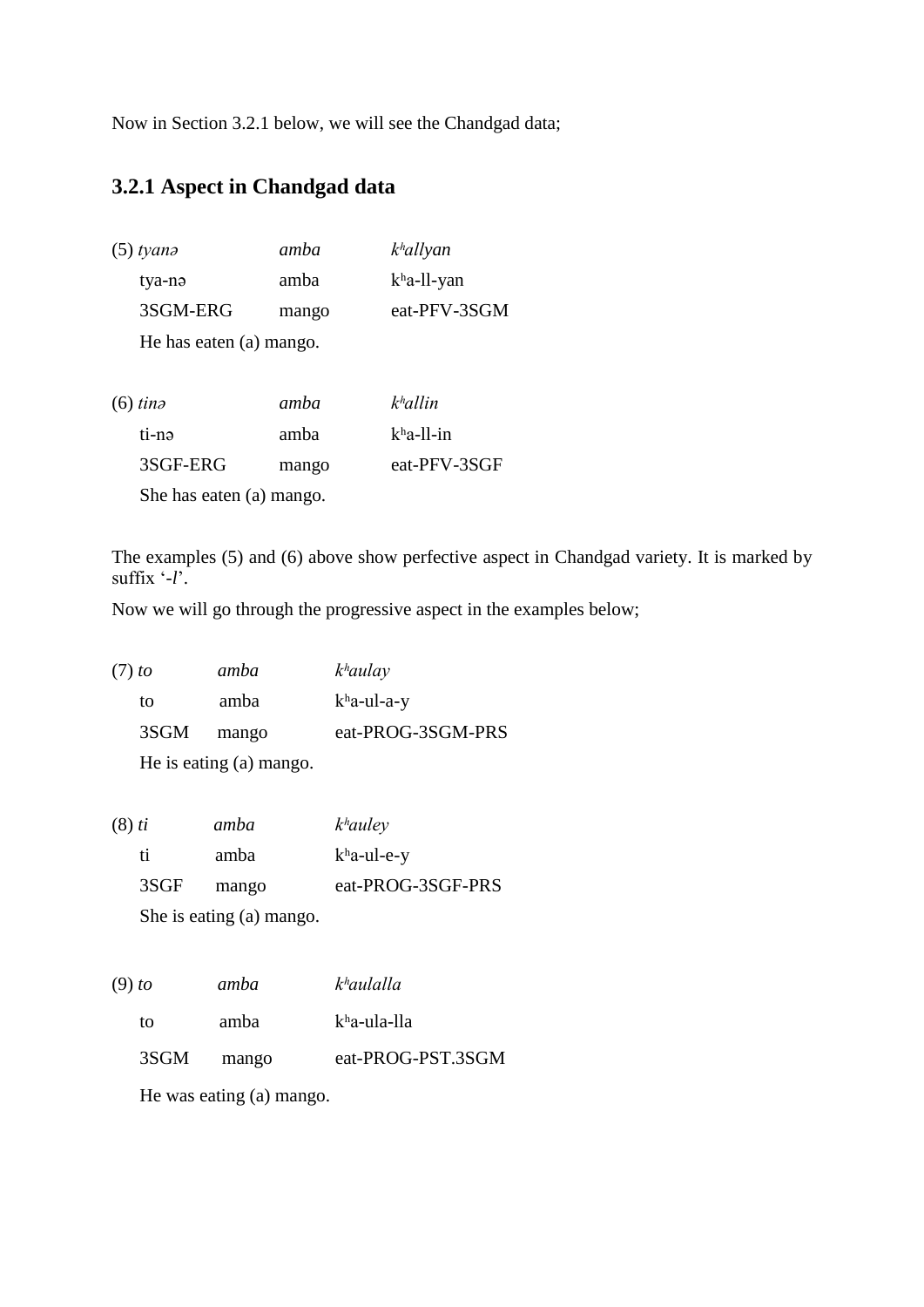| amba  | k <sup>h</sup> aulalli |
|-------|------------------------|
| amba  | kha-ula-lli            |
| mango | eat-PROG-PST.3SGF      |
|       |                        |

She was eating (a) mango.

The examples (7) to (10) above show progressive aspect in Chandgad. It is marked by the suffix '*-ul*' in examples (7) and (8) and '*-ula*'in examples (9) and (10) above. We observe in the above examples that progressive in Chandgad data is marked by the inceptive marker (of standard Marathi) *-u* plus *lag* meaning 'come to touch'.

The inceptive in standard Marathi is formed by compounding the verb *lag* 'come to touch' with the main verb (V1) marked with the inceptive marker *-u* or the desiderative marker -*ayla* (Dhongde & Wali 2009).

Now we will see the examples of habitual aspect in Chandgad below;

(11) *to amba kʰatay* to amba kʰa-t-ay 3SGM mango eat-HAB-BE.PRS He is eating (=eats) (a) mango.

| $(12)$ ti                              | amba  | k <sup>h</sup> atay |  |
|----------------------------------------|-------|---------------------|--|
| ti                                     | amba  | $kha-t-ay$          |  |
| 3SGF                                   | mango | eat-HAB-BE.PRS      |  |
| She is eating $(=$ eats $)$ (a) mango. |       |                     |  |

In examples (11) and (12) above, we find that '-t' plus present tense is used to show present habitual in Chandgad data. '-t' plus present is used to show present progressive in standard dialect of Marathi but the same construction is used to show present habitual in Chandgad data.

Now see the examples (13) and (14) below for past habitual in Chandgad data;

| $(13)$ to                 |    | amba k <sup>h</sup> ait |             | hota                           |
|---------------------------|----|-------------------------|-------------|--------------------------------|
|                           | tο |                         | amba kha-it | hot-a                          |
|                           |    |                         |             | 3SGM mango eat-HAB BE.PST-3SGM |
| He used to eat (a) mango. |    |                         |             |                                |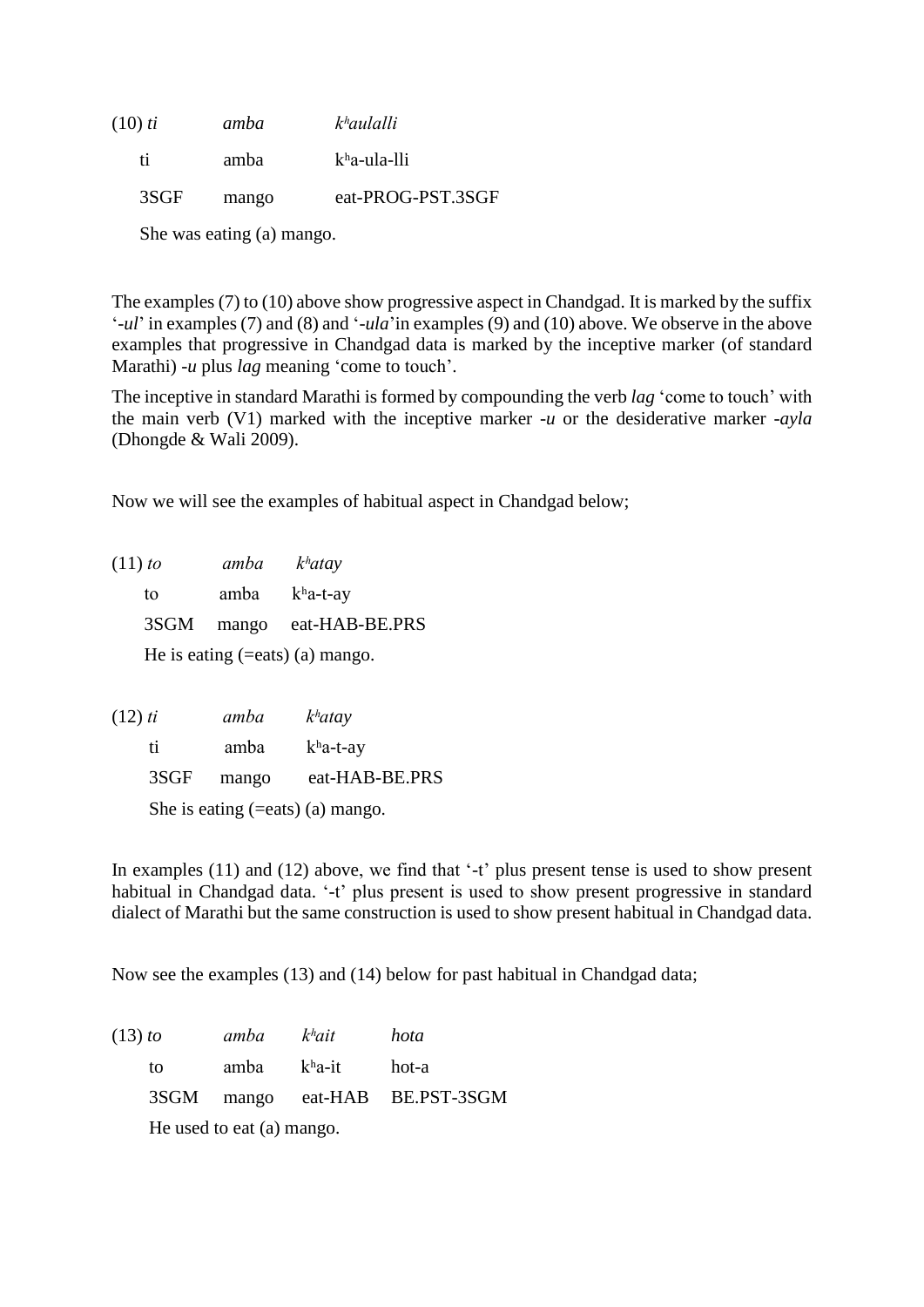| $(14)$ ti    | amba k <sup>h</sup> ait    |                        | hoti                           |
|--------------|----------------------------|------------------------|--------------------------------|
| $\mathbf{f}$ |                            | amba $k^h a$ -it hot-i |                                |
|              |                            |                        | 3SGF mango eat-HAB BE.PST-3SGF |
|              | She used to eat (a) mango. |                        |                                |

In examples (13) and (14) above, we find that '*-it*' plus past tense is used to show past habitual in Chandgad data. '*-t*' plus past is used to show past progressive in standard dialect of Marathi but the almost similar construction is used to show past habitual in Chandgad data.

The above examples show aspectual markings in Chandgad data as summarized in Table 2 below;

| Chandgad (Kolhapur) Dialect of Marathi |                |  |
|----------------------------------------|----------------|--|
| <b>PFV</b>                             | <b>PFV</b>     |  |
| <b>PROG</b>                            | <b>PROG</b>    |  |
| PRS-HAB                                | <b>PRS-HAB</b> |  |
| <b>PST-HAB</b>                         | <b>PST-HAB</b> |  |

#### **Table 2. Chandgad (Kolhapur) Dialect of Marathi**

Now in next Section 3.2.2 below, we will see the Shirol data;

# **3.2.2 Aspect in Shirol data**

| $(15)$ tyana             | amba  | $k$ <sup>h</sup> alla(y) |  |
|--------------------------|-------|--------------------------|--|
| tya-nə                   | amba  | $kha$ -ll-a-y            |  |
| 3SGM-ERG                 | mango | eat-PFV-3SGM-BE.PRS      |  |
| He has eaten (a) mango.  |       |                          |  |
|                          |       |                          |  |
| $(16)$ tina              | amba  | $k$ <sup>h</sup> alla(y) |  |
| ti-nə                    | amba  | $k$ ha-ll-a-y            |  |
| 3SGF-ERG                 | mango | eat-PFV-3SGM-BE.PRS      |  |
| She has eaten (a) mango. |       |                          |  |

The examples (15) and (16) above show perfective aspect in Shirol variety. It is marked by suffix '-*l*'. There is tense marking *-y* and it is optional.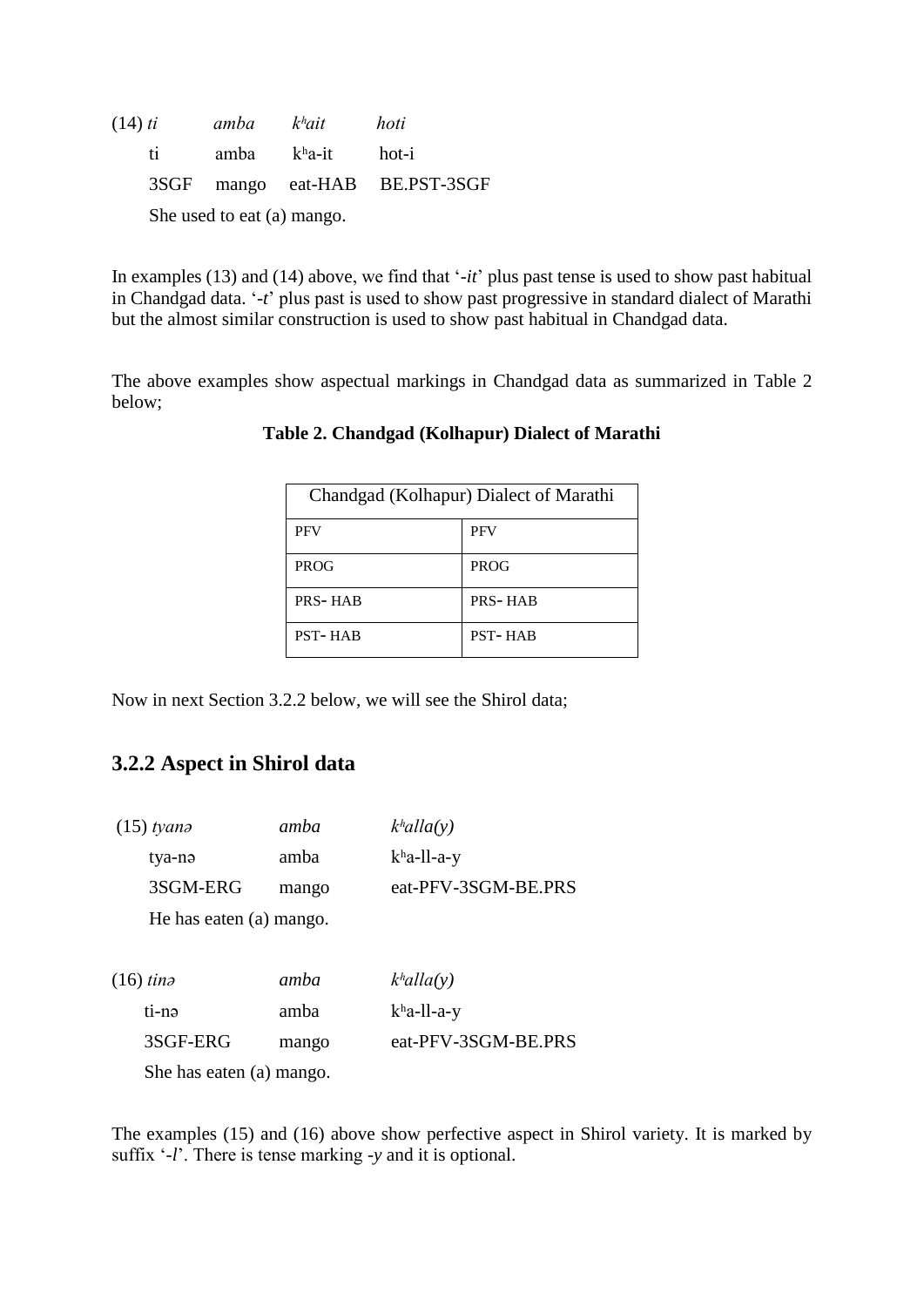Now we will go through the progressive aspect in the examples below;

| $(17)$ tyan $\partial$ | amba                    | $k$ <sup>h</sup> aulallay |
|------------------------|-------------------------|---------------------------|
| tyanə                  | amba                    | $kha$ -ulall- $\theta$ -y |
| 3SGM mango             |                         | eat-PROG-3SGM-BE.PRS      |
|                        | He is eating (a) mango. |                           |

- (18) *tinə amba kʰaulalliy* tinə amba kʰa-ulall-i-y 3SGF mango eat-PROG-3SGF-BE.PRS She is eating (a) mango.
- (19) tyanə ~ te amba  $k<sup>h</sup>$ aulaltə tyanə ~ te amba  $k<sup>h</sup>a$ -ulal-t-ə 3SGM mango eat-PROG-PST-3SGM

He was eating (a) mango.

| $(20)$ tina               |      | amba  | khaulalti         |
|---------------------------|------|-------|-------------------|
|                           | tina | amba  | $kha$ -ulal-t-i   |
|                           | 3SGF | mango | eat-PROG-PST-3SGF |
| She was eating (a) mango. |      |       |                   |

The examples (17) to (20) above show progressive aspect. It is marked by the suffix '*-ulal*'. The observation can be made here that progressive in Shirol data is marked by the inceptive marker (of standard Marathi) *-u* plus *lag* meaning 'come to touch'.

Now we will see the examples of habitual aspect in Shirol data below;

| $(21)$ tyana | amba                                  | k <sup>h</sup> at <sub>ay</sub> |
|--------------|---------------------------------------|---------------------------------|
| tyanə        | amba                                  | $k^h$ a-t-ə-y                   |
| 3SGM mango   |                                       | eat-HAB-3SGM-BE.PRS             |
|              | He is eating $(=$ eats $)$ (a) mango. |                                 |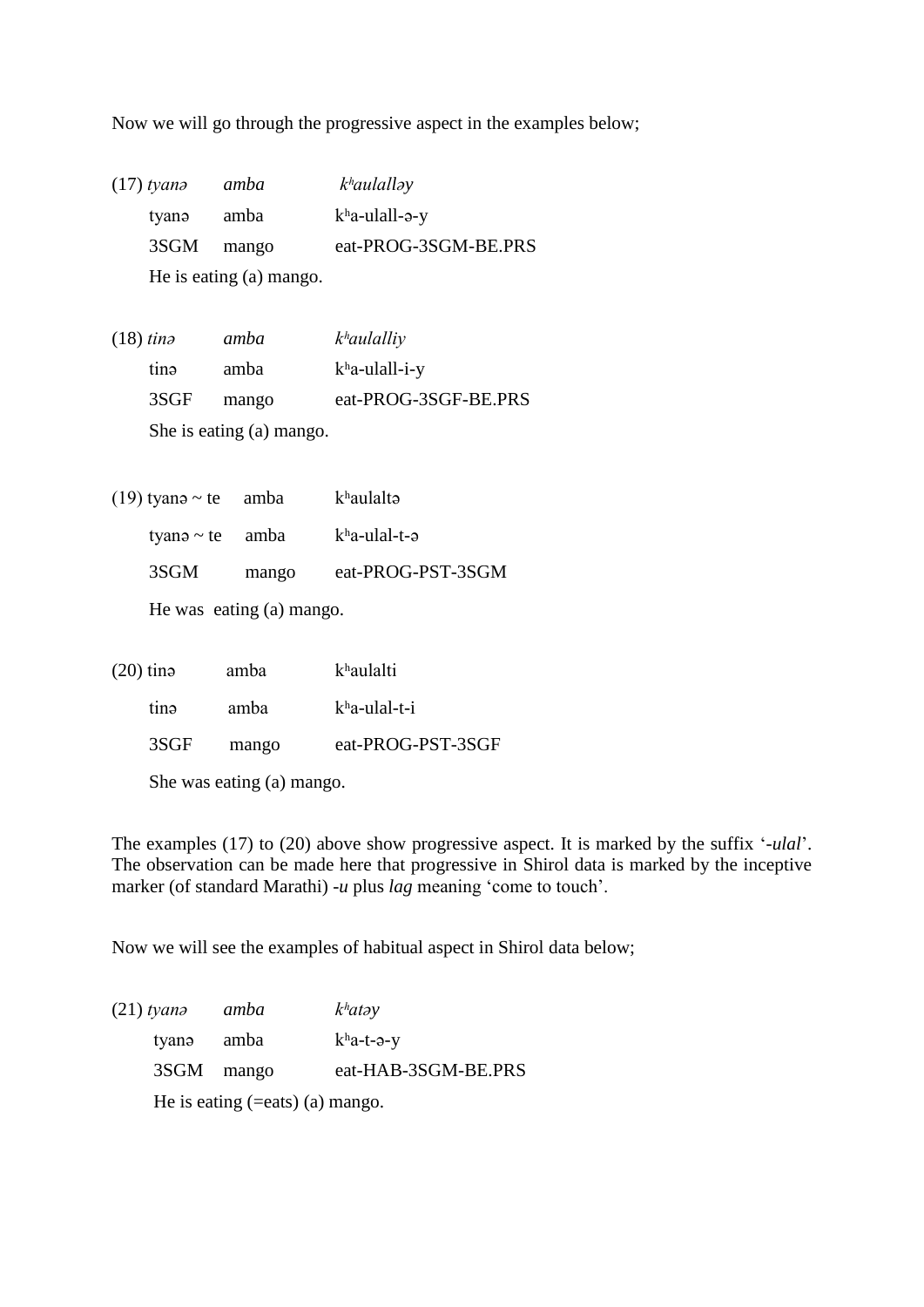(22) *tinə amba kʰatyay* tinə amba kʰa-t-ya-y 3SGF mango eat-HAB-3SGF-BE.PRS She is eating  $(=$ eats)  $(a)$  mango.

In examples (21) and (22) above, we find that *'-t'* plus present tense is used to show habitual in Shirol data. *'-t'* plus present is used to show progressive in standard dialect of Marathi but the same construction is used to show habitual in Shirol data. This happens only in 3SG examples.

We find '*-t*' as habitual marker for 1SG, 1PL, 2SG, 2PL and 3PL. Unlike 21 and 22 above, tense is not marked here. See the examples of 1SG and 2SG in (23) and (24) below;

| $(23)$ mya | amba             | k <sup>h</sup> atu |
|------------|------------------|--------------------|
| mya        | amba             | $kha-t-u$          |
| 1SG        | mango            | eat-HAB-1SGM       |
|            | I eat (a) mango. |                    |

| $(24)$ tu |     | amba                    | k <sup>h</sup> atus |
|-----------|-----|-------------------------|---------------------|
|           | tu  | amba                    | $kha-t-us$          |
|           | 2SG | mango                   | eat-HAB-2SGM        |
|           |     | You (sg) eat (a) mango. |                     |

Now see the examples (25) and (26) below for past habitual in Shirol data;

| $(25)$ to | amba                      | $k^h$ ayca       |
|-----------|---------------------------|------------------|
| to        | amba                      | $k$ ha-ayc-a     |
| 3SGM      | mango                     | eat-PST.HAB-3SGM |
|           | He used to eat (a) mango. |                  |

| $(26)$ ti |      | amba                       | $k^h$ ayči       |
|-----------|------|----------------------------|------------------|
|           | ti.  | amba                       | $k$ ha-ayč-i     |
|           | 3SGF | mango                      | eat-PST.HAB-3SGF |
|           |      | She used to eat (a) mango. |                  |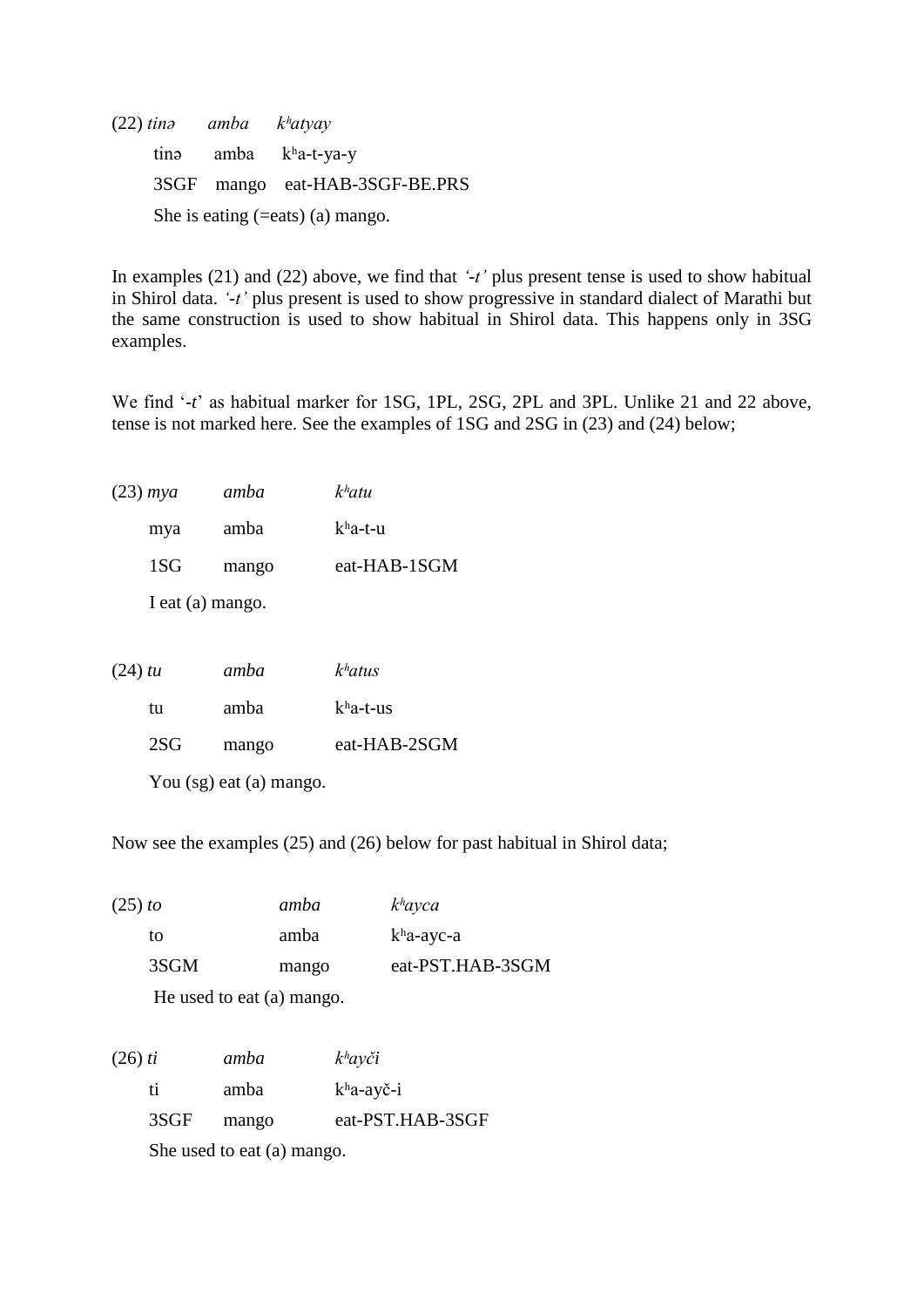The suffix used to show past habitual is '*-ayc*'. This marking is similar to standard dialect of Marathi.

The above examples show aspectual markings in Shirol data as summarized in Table 3 below;

| Shirol (Latur) dialect of Marathi |        |  |
|-----------------------------------|--------|--|
| <b>PFV</b>                        | -1     |  |
| <b>PROG</b>                       | -ulal  |  |
| <b>PRS-HAB</b>                    | -t     |  |
| <b>PST-HAB</b>                    | $-ayc$ |  |

**Table 3. Shirol (Latur) dialect of Marathi**

Now in next Section 3.2.3 below, we will see the Yerla data;

## **3.2.3 Aspect in Yerla data**

| $(27)$ tyana            | amba  | khalla       |
|-------------------------|-------|--------------|
| tya-nə                  | amba  | $kha$ -11-a  |
| 3SGM-ERG                | mango | eat-PFV-3SGM |
| He has eaten (a) mango. |       |              |
| $(28)$ tina             | amba  | khalla       |
| ti-nə                   | amba  | $kha$ -11-a  |

 3SGF-ERG mango eat-PFV-3SGM She has eaten (a) mango.

The examples (27) and (28) above show perfective aspect in Yerla variety. It is marked by suffix '-*l*'.

Now we will go through the progressive aspect in the examples below;

| $(29)$ tho       | amba                      | $k$ <sup>h</sup> aun | $rayla$ ( $\neg$ rahila) |
|------------------|---------------------------|----------------------|--------------------------|
| t <sup>h</sup> O | amba                      | $kha$ -un            | rayl-a                   |
| 3SGM             | mango                     | eat-CP               | PROG-3SGM                |
|                  | He (is) eating (a) mango. |                      |                          |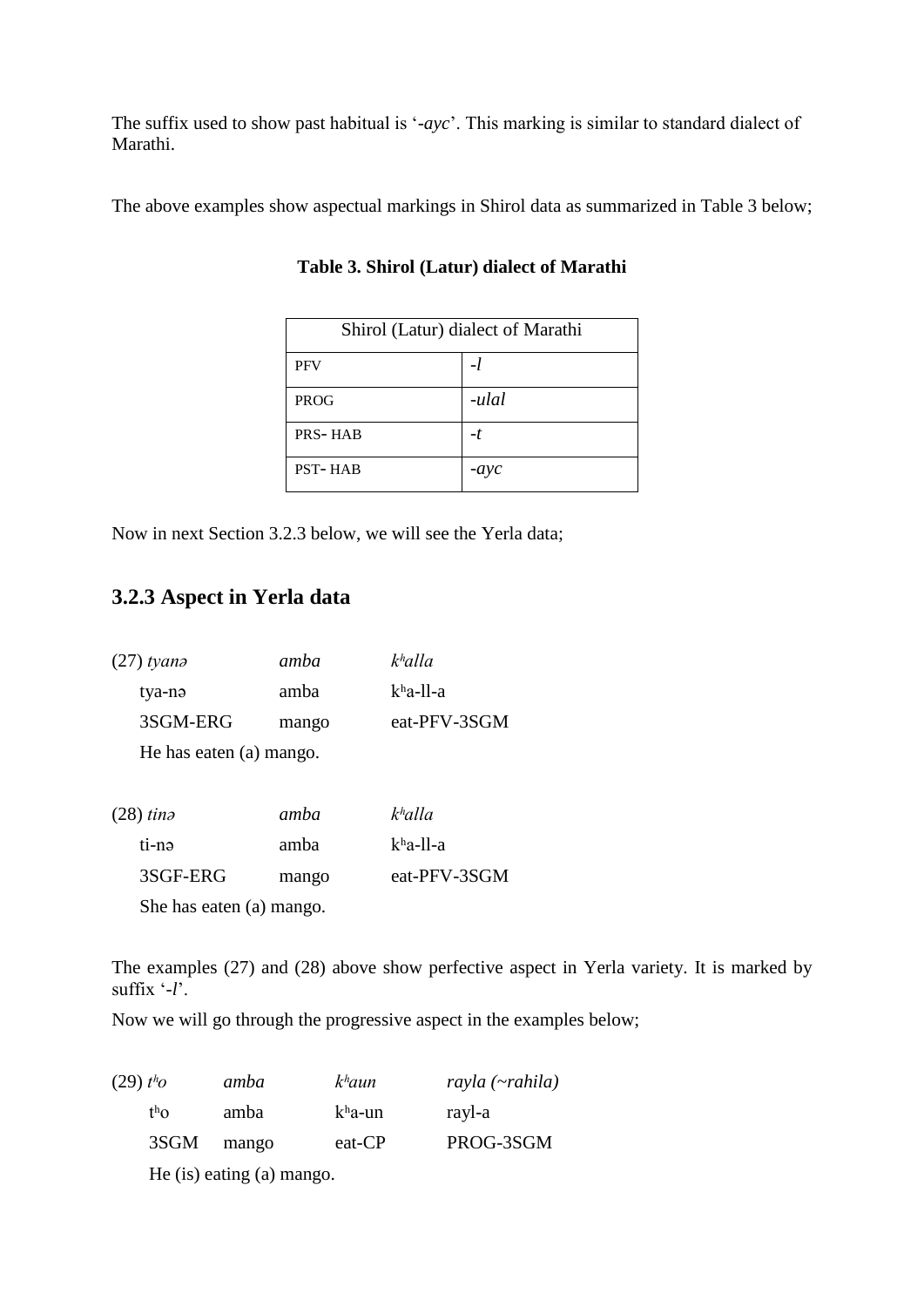| $(30)$ the |      | amba  | $k$ <sup>h</sup> aun | $rayli$ ( $\neg$ rahili) |
|------------|------|-------|----------------------|--------------------------|
| the        |      | amba  | $kha$ -un            | rayl-i                   |
|            | 3SGF | mango | eat-CP               | PROG-3SGF                |

She (is) eating (a) mango.

In examples (29) and (30) above, we find *'rayl'*  $\sim$  *'rahil'* as progressive marker. The neighbouring Hindi language has '*- rəh*' as progressive marker. So, this marker could have been borrowed from Hindi in Nagpur variety of Marathi.

Here we find tendency of dropping present tense auxiliary. More than 90 percent times, progressive is marked without the present tense auxiliary in the data. This is unlike standard dialect of Marathi where present tense auxiliary comes with almost all progressive (present progressive) examples.

As opposed to this, see examples (31) and (32) below from the same variety where past tense auxiliary is always present with progressive (past progressive) examples.

| $(31)$ tho~to              | amba                     | $k$ <sup>h</sup> aun | rahila    | hot-a       |
|----------------------------|--------------------------|----------------------|-----------|-------------|
| $th$ O                     | amba                     | kha-un               | rahil-a   | hot-a       |
| 3SGM                       | mango                    | eat-CP               | PROG-3SGM | BE.PST-3SGM |
|                            | He was eating (a) mango. |                      |           |             |
| $(32)$ t <sup>h</sup> i~ti | amba                     | $k$ <sup>h</sup> aun | rahili    | $hot-i$     |
| $th$ i                     | amba                     | $kha$ -un            | rahil-i   | hot-i       |
| 3SGF                       | mango                    | eat-CP               | PROG-3SGF | BE.PST-3SGF |
| She was eating (a) mango.  |                          |                      |           |             |

Now we will see the examples of habitual aspect in Yerla data below;

(33) *to~tʰo amba kʰato* to amba  $k<sup>h</sup>a-t-o$  3SGM mango eat-HAB-3SGM He eats (a) mango.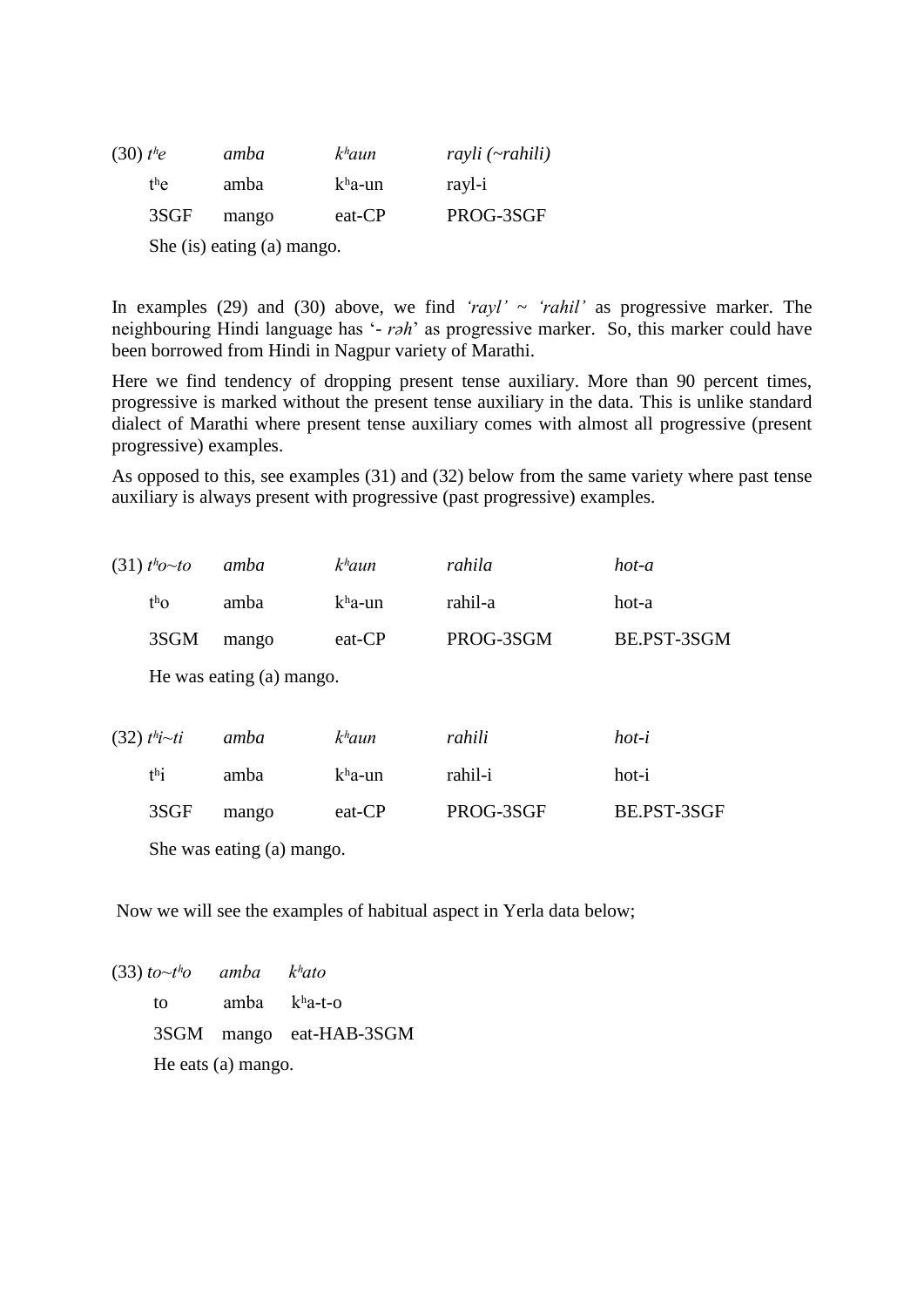| $(34)$ ti $\sim t^h i$ | amba                | k <sup>h</sup> ate |
|------------------------|---------------------|--------------------|
| ti.                    | amba                | $kha-t-e$          |
| 3SGF                   | mango               | eat-HAB-3SGF       |
|                        | She eats (a) mango. |                    |

Here we find '*-t*' as habitual suffix in Yerla data in examples (33) and (34) above.

Now see the examples (35) and (36) below for past habitual in Yerla data;

| (35) to | amba                      | $k^h$ ayca       |
|---------|---------------------------|------------------|
| tΩ      | amba                      | $k$ ha-ayc-a     |
|         | 3SGM mango                | eat-PST.HAB-3SGM |
|         | He used to eat (a) mango. |                  |

| $(36)$ ti |      | amba                       | $k^h$ ayči          |
|-----------|------|----------------------------|---------------------|
|           | ti   | amba                       | $kha-ay\check{c}-i$ |
|           | 3SGF | mango                      | eat-PST.HAB-3SGF    |
|           |      | She used to eat (a) mango. |                     |

In examples (35) and (36) above, we find that '*-ayc*' suffix is used for past habitual marking. This marking is similar to standard dialect of Marathi.

The above examples show aspectual markings in Yerla data as summarized in Table 4 below;

| Yerla (Nagpur) dialect of Marathi |                    |  |  |
|-----------------------------------|--------------------|--|--|
| <b>PFV</b>                        | -l                 |  |  |
| <b>PROG</b>                       | $-rayl \sim$ rahil |  |  |
| <b>PRS-HAB</b>                    | -t                 |  |  |
| <b>PST-HAB</b>                    | $-ayc$             |  |  |

## **Table 4. Yerla (Nagpur) dialect of Marathi**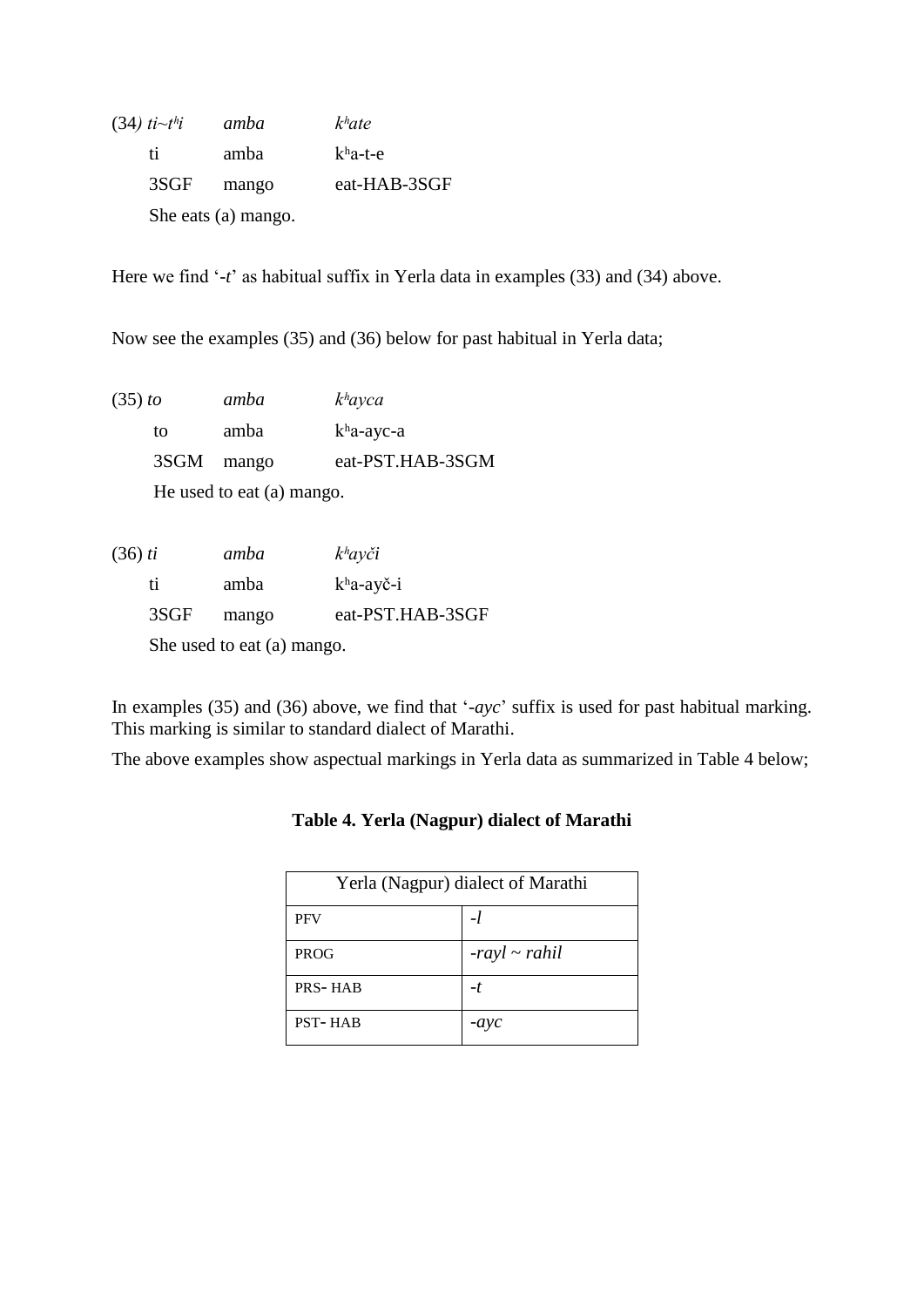# **4. Summary of the findings**

The table 5 below shows the summary of aspectual marking found in the selected varieties;

|                | Chandgad, Kolhapur | Shirol, Latur | Yerla, Nagpur     | Standard dialect |
|----------------|--------------------|---------------|-------------------|------------------|
| <b>PFV</b>     | -1                 | -1            |                   | -1               |
| <b>PROG</b>    | $-ul \sim -ula$    | -ulal         | $rayl \sim$ rahil | -t               |
| <b>PRS-HAB</b> | -t                 | -t            | -1                | -l               |
| <b>PST-HAB</b> | $-it$ (+PST)       | $-ayc$        | $-ayc$            | $-ayc$           |

#### **Table 5. Aspect in the dialects of Marathi**

1. Perfectivity is marked by *-l* in all the three selected varieties. Standard dialect of Marathi also marks perfectivity with the *-l* suffix.

Progressive aspect is marked with different makers in these varieties i.e. *-ul ~ ula* in Chandgad, *-ulal* in Shirol, *rayl ~ rahil* in Yerla and with *-t* in standard dialect of Marathi.

Habitual is marked with **-***t* in all three selected varieties.

In Chandgad, *-it* is the suffix used for habitual and **-***ayc* is used in Shirol, Yerla and standard dialect of Marathi.

- 2. a. We observed in the data that progressive in Chandgad data is marked by the inceptive marker (of standard Marathi) '-u' plus '*lag*' meaning 'come to touch'. b. We found that *'-t'* plus present tense is used to show present habitual in Chandgad data. *'-t'* plus present is used to show present progressive in standard dialect of Marathi but the same construction is used to show present habitual in Chandgad data. c. We found that '*-it*' plus past tense is used to show past habitual in Chandgad data. *' t'* plus past tense is used to show past progressive in standard dialect of Marathi but the almost similar construction is used to show past habitual in Chandgad data.
- 3. a. Progressive aspect is marked by the suffix '*-ulal*'. We observed that progressive in Shirol data is marked by the inceptive marker (of standard Marathi) *-u* plus *lag* meaning 'come to touch'.

b. We found that *'-t'* plus present tense is used to show habitual in Shirol data. *'-t'* plus present is used to show progressive in standard dialect of Marathi but the same construction is used to show habitual in Shirol data. This happens only in 3SG examples. We found '*-t*' as habitual marker for 1SG, 1PL, 2SG, 2PL and 3PL where tense is also not marked.

c. The suffix used to show past habitual is '*-ayc*'. This marking is similar to standard dialect of Marathi.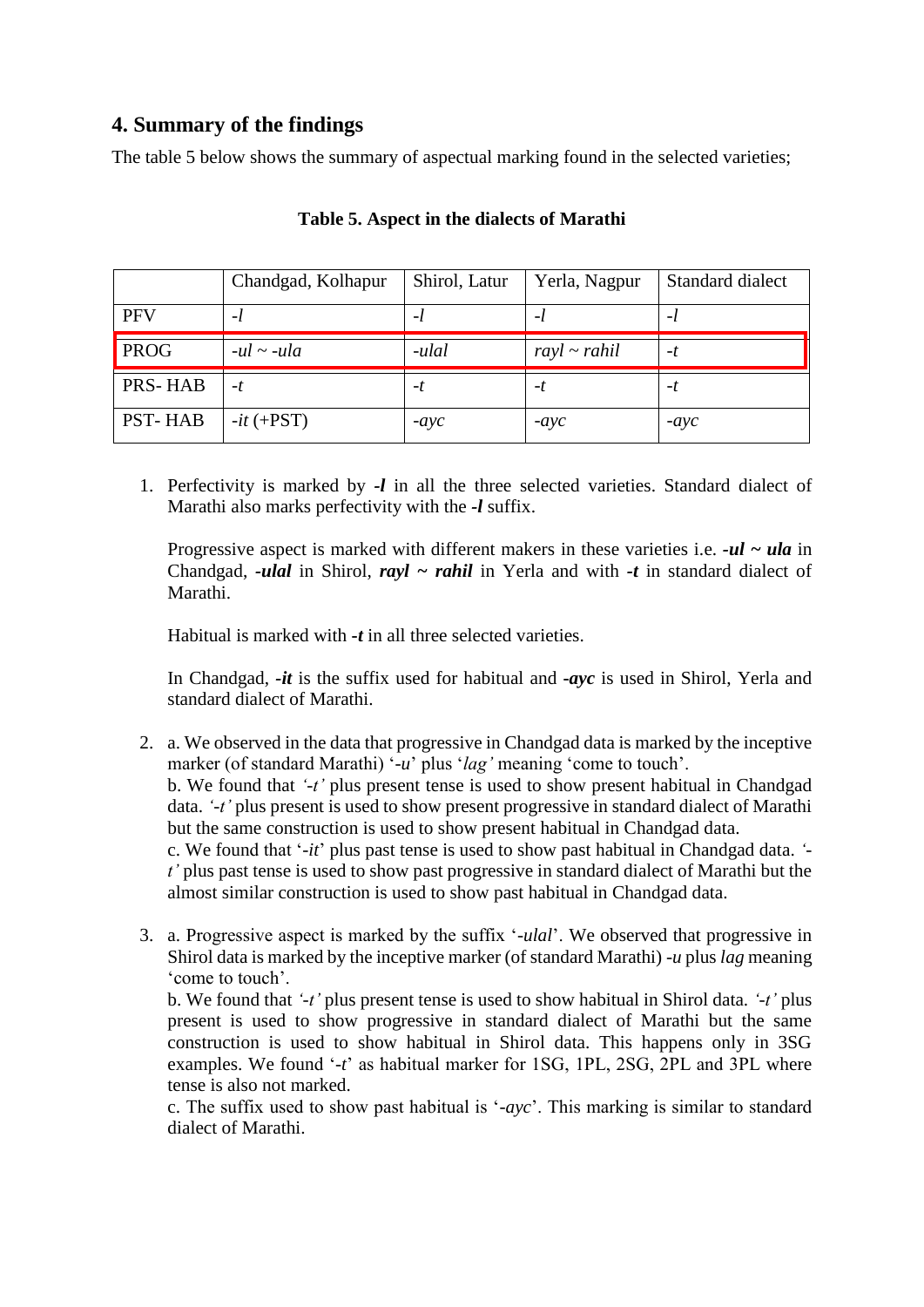4. a. We found *'rayl'* ~ *'rahil'* as progressive marker. The neighbouring Hindi language has '*rəh*' as progressive suffix. This marker is borrowed from Hindi in Nagpur variety of Marathi.

b. Here we find tendency of dropping present tense auxiliary. More than 90 percent times, progressive is marked without the present tense auxiliary in the data. This is unlike standard dialect of Marathi where present tense auxiliary comes with almost all (present) progressive examples.

c. As opposed to this, in the Yerla variety where past tense auxiliary is always present with progressive aspect (in past tense sentences).

## **5. Conclusions**

From the findings in the above section, we can draw conclusions as shown in Table 6, Table 7, Table 8 and Table 9 as follows;

|            | <b>PRS</b> | <b>PST</b> | <b>FIIT</b> |
|------------|------------|------------|-------------|
| <b>PFV</b> |            |            |             |
| PROG       |            |            |             |
| HAB        |            | $-ayc$     |             |

Table 6: Standard dialect of Marathi

#### Table 7: Chandgad (Kolhapur) dialect of Marathi

|      | <b>PRS</b> | <b>PST</b> | <b>FIIT</b> |
|------|------------|------------|-------------|
| PFV  |            |            |             |
| PROG | $-u\iota$  | -ula       |             |
| HAB  |            | - 1        |             |

Table 8: Shirol (Latur) dialect of Marathi

|            | <b>PRS</b> | <b>PST</b> | <b>FUT</b>               |
|------------|------------|------------|--------------------------|
| <b>PFV</b> |            |            |                          |
| PROG       | -ulal      | -ulal      |                          |
| HAB        |            | $-ayc$     | $\overline{\phantom{0}}$ |

Table 9: Yerla (Nagpur) dialect of Marathi

|            | <b>PRS</b> | <b>PST</b> | <b>FUT</b> |
|------------|------------|------------|------------|
| <b>PFV</b> |            |            |            |
| PROG       | rahil      | rahil      |            |
| HAB        |            | $-ayc$     | -          |